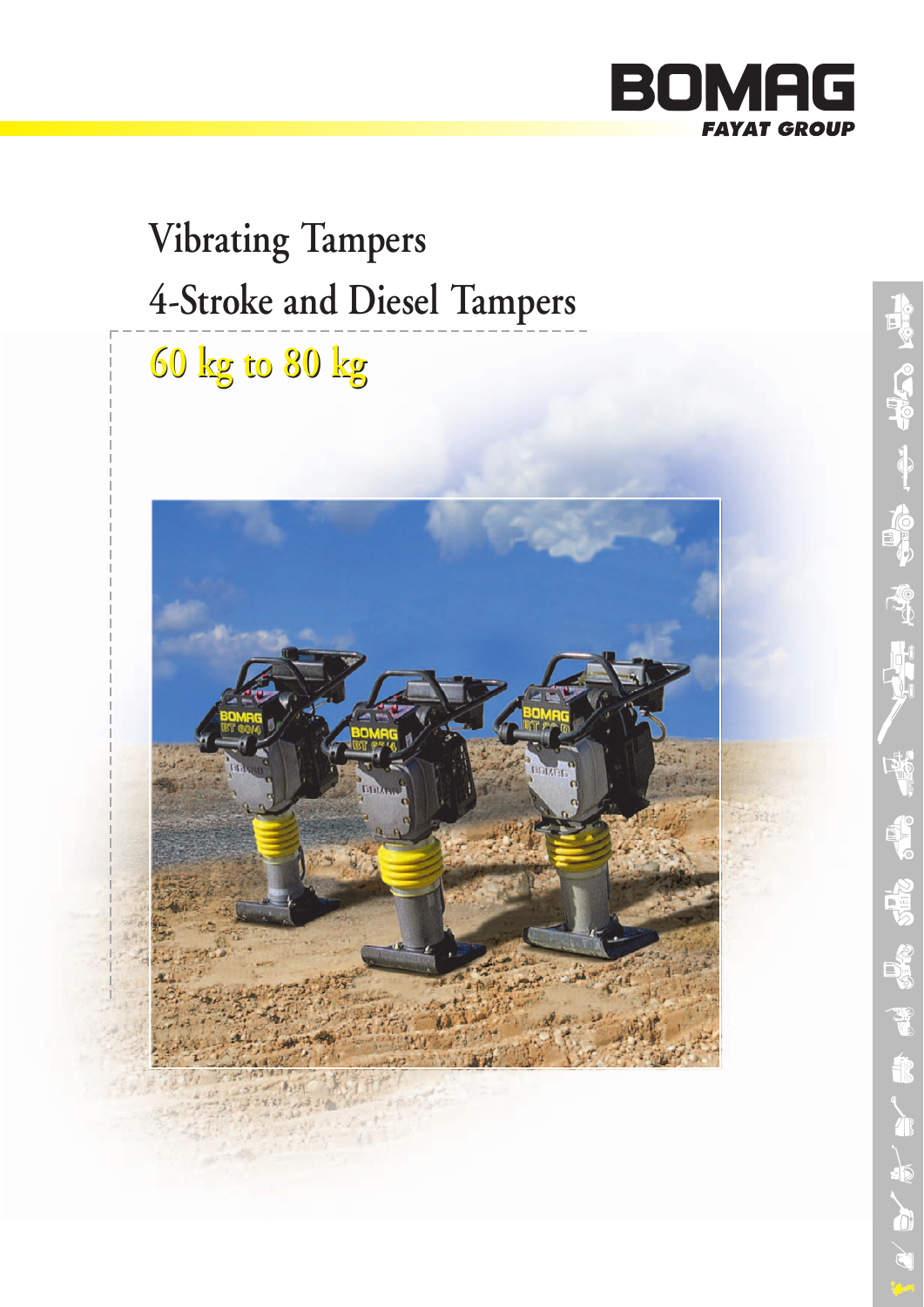# **4-Stroke Tampers: BT 60/4, BT 65/4 and Diesel Tamper: BT 80 D**

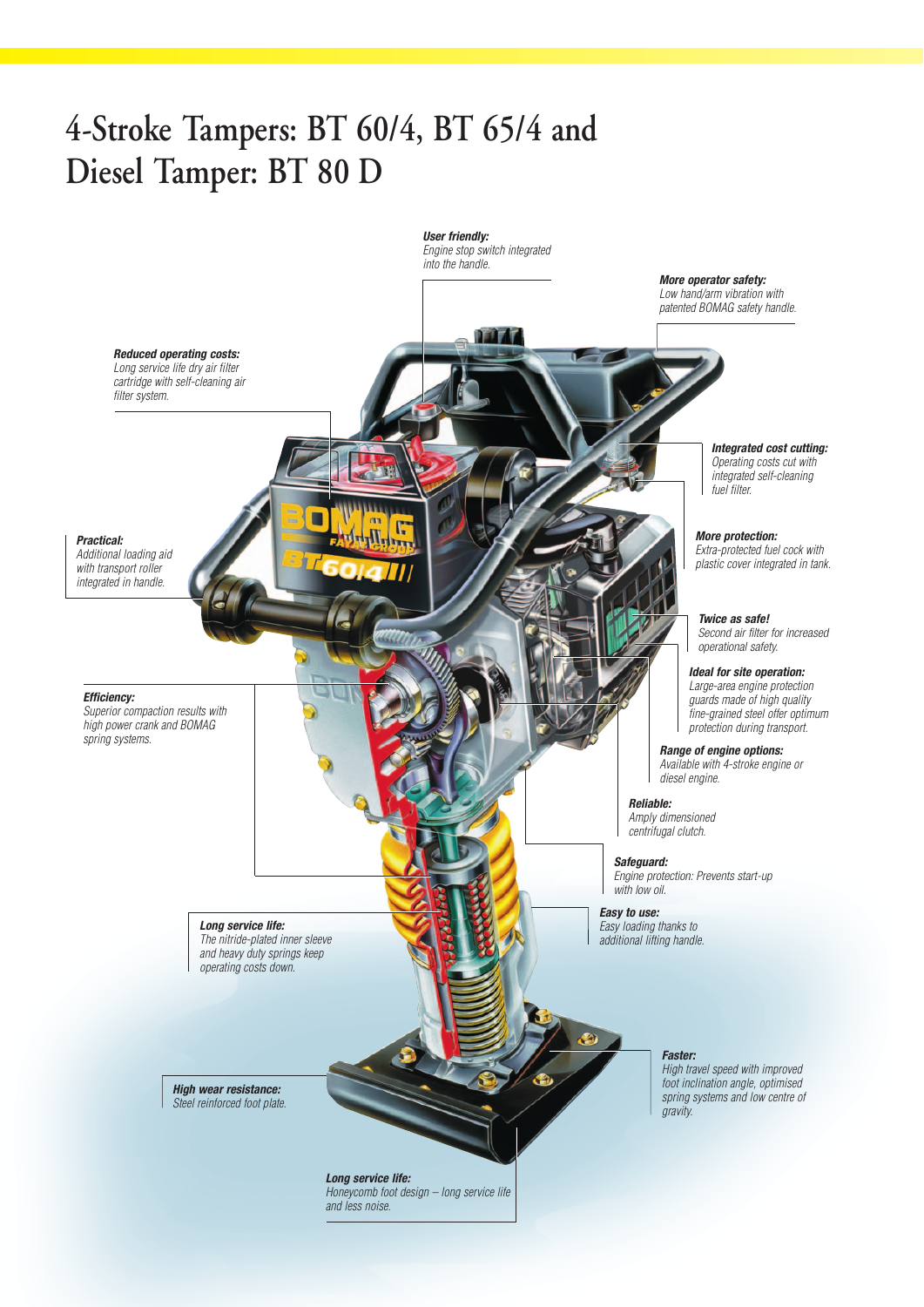### **Tomorrow's tamper. Today.**

#### **A model for every application!**

*The BOMAG tamper range comprises three different models. Choose either a 4-cycle gasoline or diesel engine, operating weights varying between 60 and 80 kg and different operating widths from 160 to 330 mm; fine tuning for every tamper application.*

*and the hazards to the operator greatly reduced.*

*The additional filter and engine protection, which prevents starting with low oil level, gives operating safety with demanding usage.*



*The BT 65/4 has extra performance and excellent travel characteristics.*

#### **Areas of application**

*BOMAG tampers are ideally suited for soil compaction in trench operations, pipeline construction, backfilling and garden and landscaping work. In highway construction situations, these tampers are mainly used for repair and maintenance as well as for compaction on hard shoulders.*

#### **BOMAG 4-cycle gasoline tamper**

*BT 60/4 and BT 65/4 are characterized by their exceptionally low emission values and their low fuel consumption. They are ideally suited for use in residential areas and excavation work. Trench work means confined conditions, engine noise risks amplified by reverberation from side walls and also the risks to safety of exhaust gas caused by poor air circulation within the trench itself. But with 4-stroke tampers, these problems can be substantially reduced*

#### **BOMAG Diesel Tamper**

*The BT 80 D is the heavyweight amongst the tampers and is exceptionally reliable because of its engines. Its preferred use is on soils which are difficult to compact and on sites where solely diesel fuel is used to avoid accidental mixing up of fuels.*



*The extended warranty provides added security.*



*Higher operating security with self-cleaning air filter housing and high capacity filter element plus second air filter.*



*Choice of working widths (160/230/280/290 and 330 mm) with or without wear protection and tamper foot extension.*



*Optional engine cover for additional protection.*



*Transport system – an option for simple and quick movement around site.*